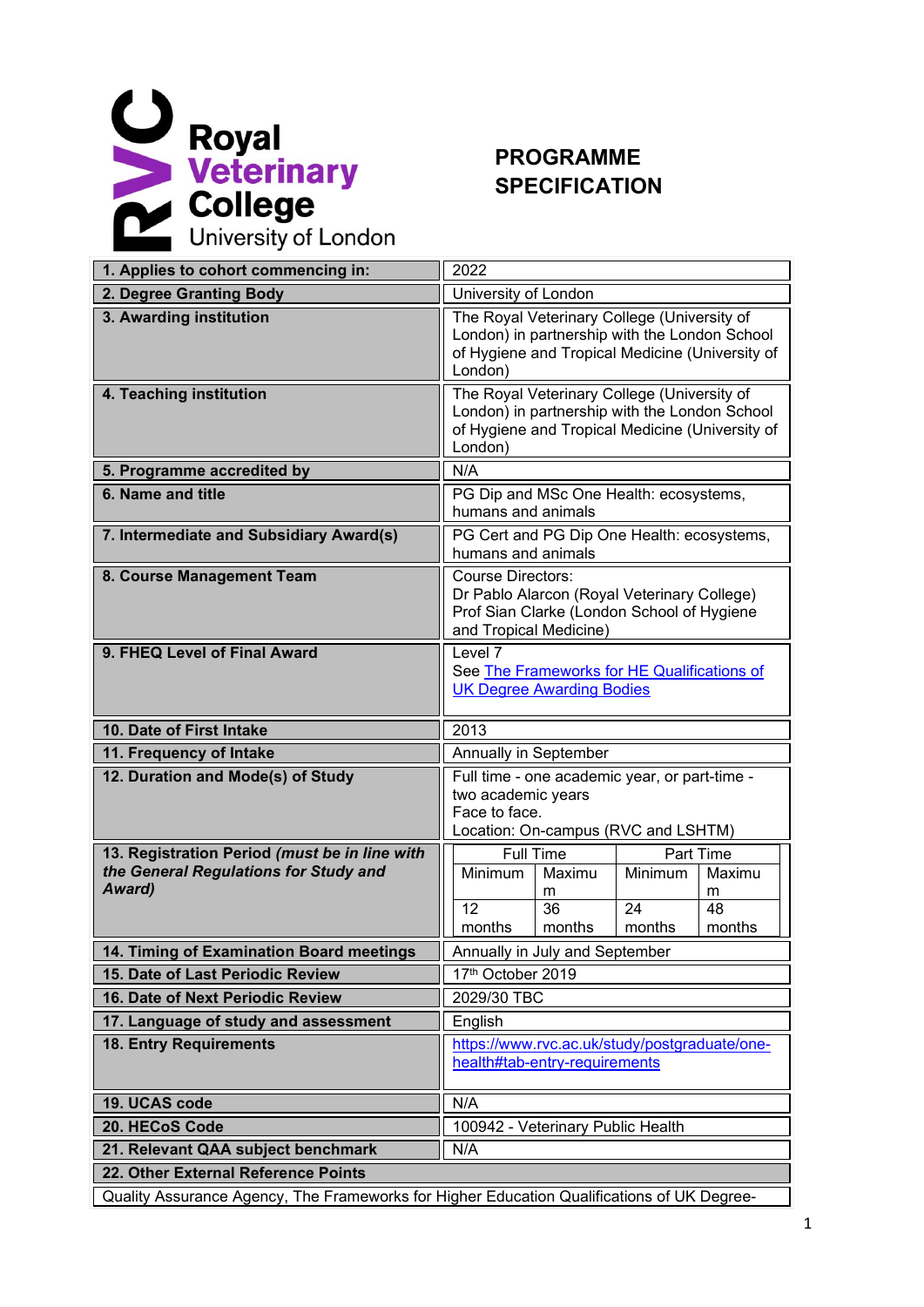Awarding Bodies, 2014

**23. Aims of programme**

To provide a comprehensive foundation in the principles and applications of One Health as they apply to infectious diseases and other consequences of the interactions between ecosystems, humans and animals.

**24. Overall Programme Level Learning Outcomes - the programme offers opportunities for students to achieve and demonstrate the following learning outcomes. Learning outcomes should be specified for all intermediate awards as well as for the terminal award.**

| E.g., On successful completion of the MSc One<br>Health (and Diploma) students will be able to:                                                                                                                                                                                                     | Modules in which each learning outcome will be<br>developed and assessed:                                                                                                         |
|-----------------------------------------------------------------------------------------------------------------------------------------------------------------------------------------------------------------------------------------------------------------------------------------------------|-----------------------------------------------------------------------------------------------------------------------------------------------------------------------------------|
| Interpret the One Health concept and what it<br>may mean in different contexts                                                                                                                                                                                                                      | 1                                                                                                                                                                                 |
| Apply a One Health approach to complex<br>disease issues using systems thinking, a trans-<br>disciplinary approach, and apply concepts in<br>order to address multi-faceted problems                                                                                                                | 1 and $6$                                                                                                                                                                         |
| Demonstrate learning and understanding of<br>disease ecology, evolution and emergence,<br>and the drivers of and impact of disease<br>(social, economic, biological, demographic,<br>ecological); Evaluate disease control and<br>prevention options                                                | 2, 4, 5, 7 and 8                                                                                                                                                                  |
| Demonstrate the necessary cognitive skills<br>(such as planning, logic and reasoning,<br>comprehension) and scientific skills, including<br>critically reviewing scientific literature, and<br>design and analysis of laboratory and/or field<br>studies                                            | $1 - 8$                                                                                                                                                                           |
| Demonstrate, and continue to develop key<br>skills such as application of scientific<br>knowledge to real world issues in One Health,<br>communication and networking skills,<br>information gathering, statistical numeracy,<br>problem solving and integration of knowledge,<br>ethics and values | $3$ and $6$                                                                                                                                                                       |
| On completion of the MSc course, students will additionally be able to:                                                                                                                                                                                                                             |                                                                                                                                                                                   |
| Carry out an independent research project,<br>write the results in the form of a journal article<br>and defend their project orally                                                                                                                                                                 | Research Project                                                                                                                                                                  |
| 25. Teaching/learning methods                                                                                                                                                                                                                                                                       | Approximate total number of hours                                                                                                                                                 |
| Lectures and directed learning (on-campus<br>and digital)                                                                                                                                                                                                                                           | 460-480                                                                                                                                                                           |
| Small group learning (practicals, seminars,<br>$etc.$ )                                                                                                                                                                                                                                             | n/a                                                                                                                                                                               |
| <b>Tutorials</b>                                                                                                                                                                                                                                                                                    | 6                                                                                                                                                                                 |
| 26. Assessment methods                                                                                                                                                                                                                                                                              | Percentage of total assessment load                                                                                                                                               |
| Coursework                                                                                                                                                                                                                                                                                          | For MSc: 67% For PG Dip: 100%                                                                                                                                                     |
| <b>Written Exams</b>                                                                                                                                                                                                                                                                                | A variety for assessment methods will be used<br>in different modules. These includes written<br>exams, submission of essays and individual or<br>group poster/oral presentation. |
| Research Project                                                                                                                                                                                                                                                                                    | For MSc: 33% For PG Dip: 0%                                                                                                                                                       |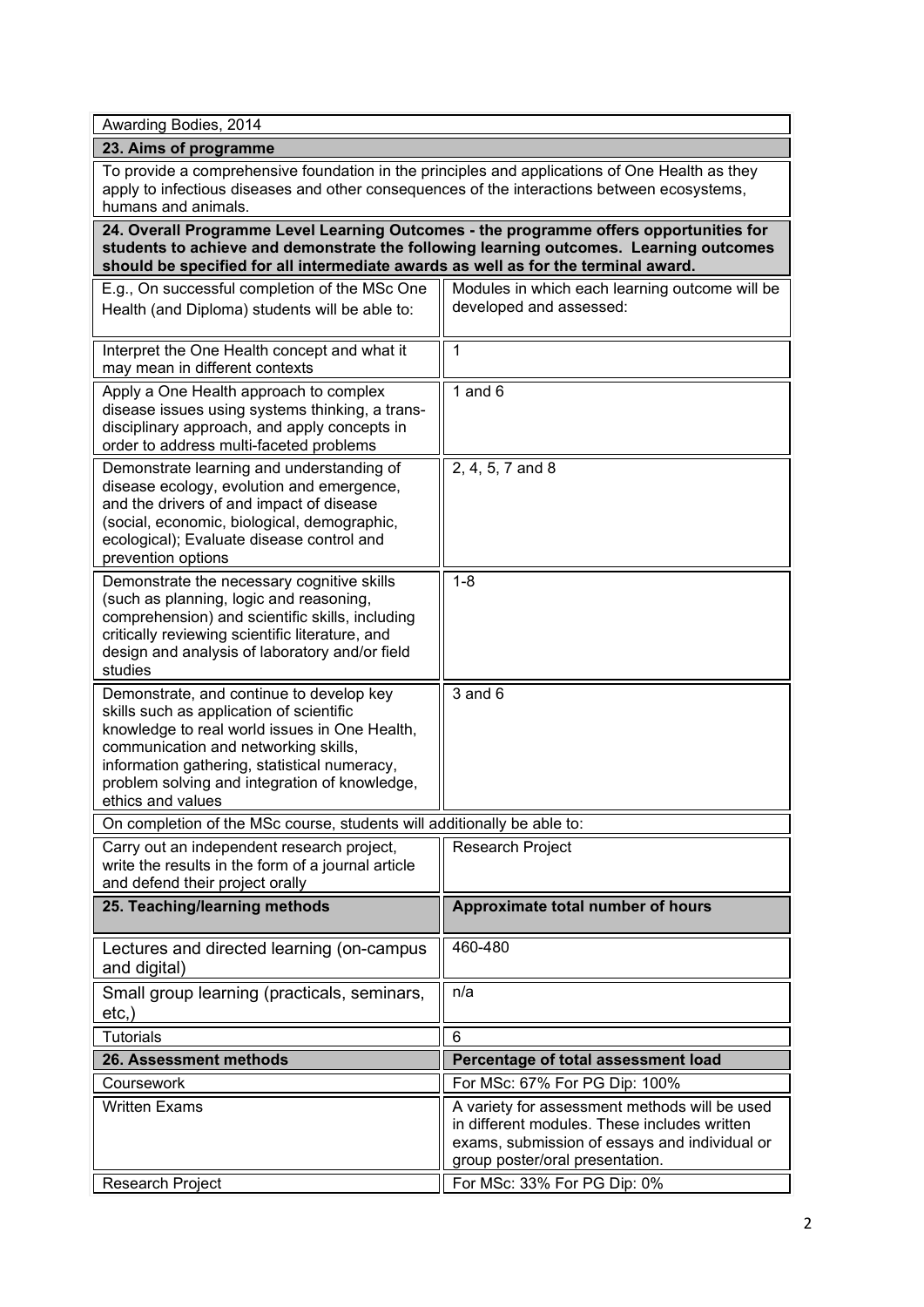## **27. Feedback**

Describe how and when students will receive feedback, individually or collectively, on their progress in the course overall.

Most modules have a formative assessment, appropriately aligned with Module learning objectives. Formative assessment activities are designed to enable students to assess their progress and help them identify and plan their further learning needs: dialogue between the student and their tutor/lecturers and peers together with discussion in the classroom, provides individualised feedback to help reinforce good practice and importantly, help show where and how work can be improved. Each module has a specific RVC Learn page signposting students to where individual and group feedback opportunities occur.

Students are guided by tutors providing both pastoral and academic input. Timetabled mixed PGT group tutorials (~6 per year) offer a combination of generic Masters level 7 skills and pastoral support. Mixed tutorials offer a regular opportunity for students across different courses to interact and share experiences, providing an environment for peer support networks to develop. **28. Programme structures and requirements, levels, modules, credits, and awards**

|                                                                                                                                                                   | Module Title                                                                                                                                                                                                                                                                          | <b>FHEQ</b><br>Level | Credits                                | Compulsory or<br>optional                             |
|-------------------------------------------------------------------------------------------------------------------------------------------------------------------|---------------------------------------------------------------------------------------------------------------------------------------------------------------------------------------------------------------------------------------------------------------------------------------|----------------------|----------------------------------------|-------------------------------------------------------|
| Term 1                                                                                                                                                            | Module 1 Foundations of One<br>Health                                                                                                                                                                                                                                                 | 7                    | 15                                     | Compulsory                                            |
| Term 1                                                                                                                                                            | Module 2 Principles of<br>Epidemiology and<br>Surveillance)                                                                                                                                                                                                                           | $\overline{7}$       | 15                                     | Compulsory                                            |
| Term 1                                                                                                                                                            | Module 3 Research Skills and<br>statistical analysis                                                                                                                                                                                                                                  | $\overline{7}$       | $\overline{15}$                        | Compulsory                                            |
| Term 1                                                                                                                                                            | Module 4 Choice of elective<br>module from: Introduction to<br>Disease Agents for One<br><b>Health OR Infectious Disease</b><br>Emergence                                                                                                                                             | $\overline{7}$       | 15                                     | Optional                                              |
| Term 2                                                                                                                                                            | Module 5 Economics of One<br>Health                                                                                                                                                                                                                                                   | $\overline{7}$       | 15                                     | Compulsory                                            |
| Term <sub>2</sub>                                                                                                                                                 | Module 6 One Health:<br>Situation Analysis and<br><b>Systems Thinking</b>                                                                                                                                                                                                             | $\overline{7}$       | 15                                     | Compulsory                                            |
| Term <sub>2</sub>                                                                                                                                                 | Module 7: Medical<br>Anthropology and Public<br>Health                                                                                                                                                                                                                                | $\overline{7}$       | 15                                     | Compulsory                                            |
| Term <sub>2</sub>                                                                                                                                                 | Module 8 Choice of one<br>elective module, from:<br><b>Environmental Epidemiology</b><br>(LSHTM, 1301), Epidemiology<br>of Infectious Diseases<br>(LSHTM, 2437), Globalisation<br>& Health (LSHTM, 1503) OR<br>*Vector Biology and Vector -<br>Parasite Interactions (LSHTM,<br>3166) | $\overline{7}$       | $\overline{15}$                        | Optional                                              |
| *Please be aware that depending on the COVID-19 restrictions in place at that time, LSHTM lab-<br>based optional modules (indicated with *) may not be available. |                                                                                                                                                                                                                                                                                       |                      |                                        |                                                       |
| Term <sub>3</sub>                                                                                                                                                 | Research Project                                                                                                                                                                                                                                                                      | 7                    | 60(54)<br>credits<br>for<br>Literature | Compulsory for<br>MSc; Not<br>required for<br>diploma |